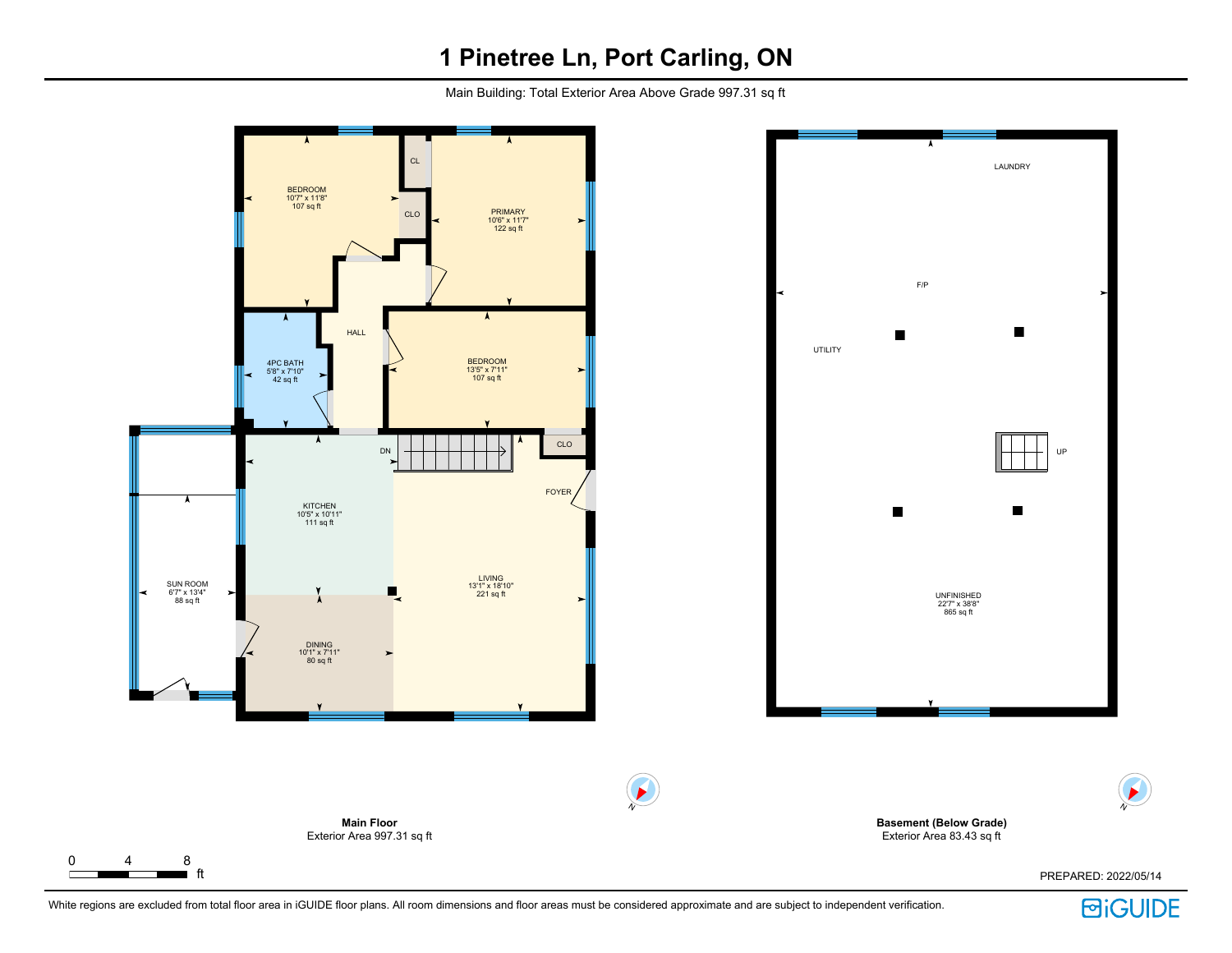# **1 Pinetree Ln, Port Carling, ON**





PREPARED: 2022/05/14

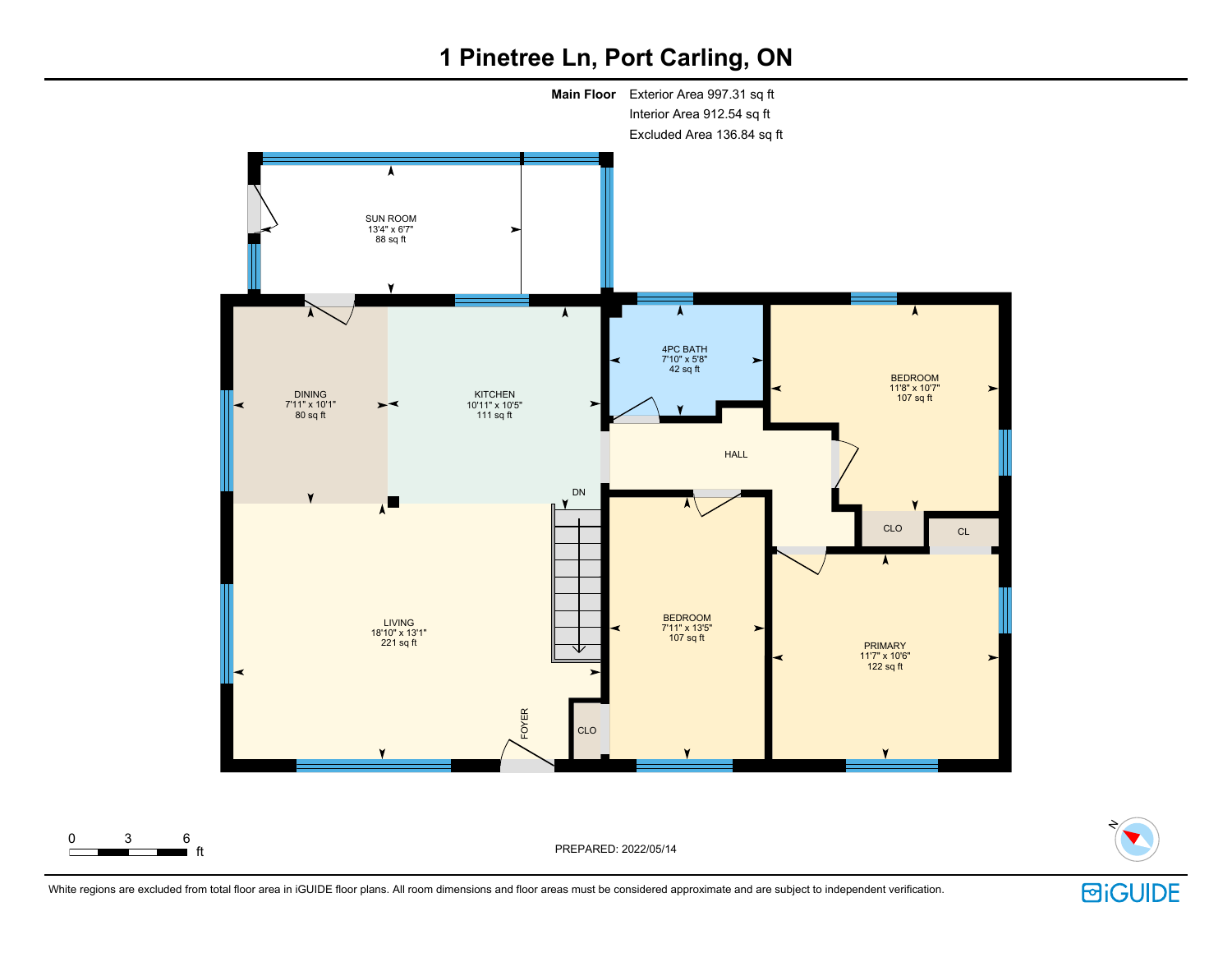# **1 Pinetree Ln, Port Carling, ON**

**Basement (Below Grade)** Exterior Area 83.43 sq ft Excluded Area 874.75 sq ft



White regions are excluded from total floor area in iGUIDE floor plans. All room dimensions and floor areas must be considered approximate and are subject to independent verification.

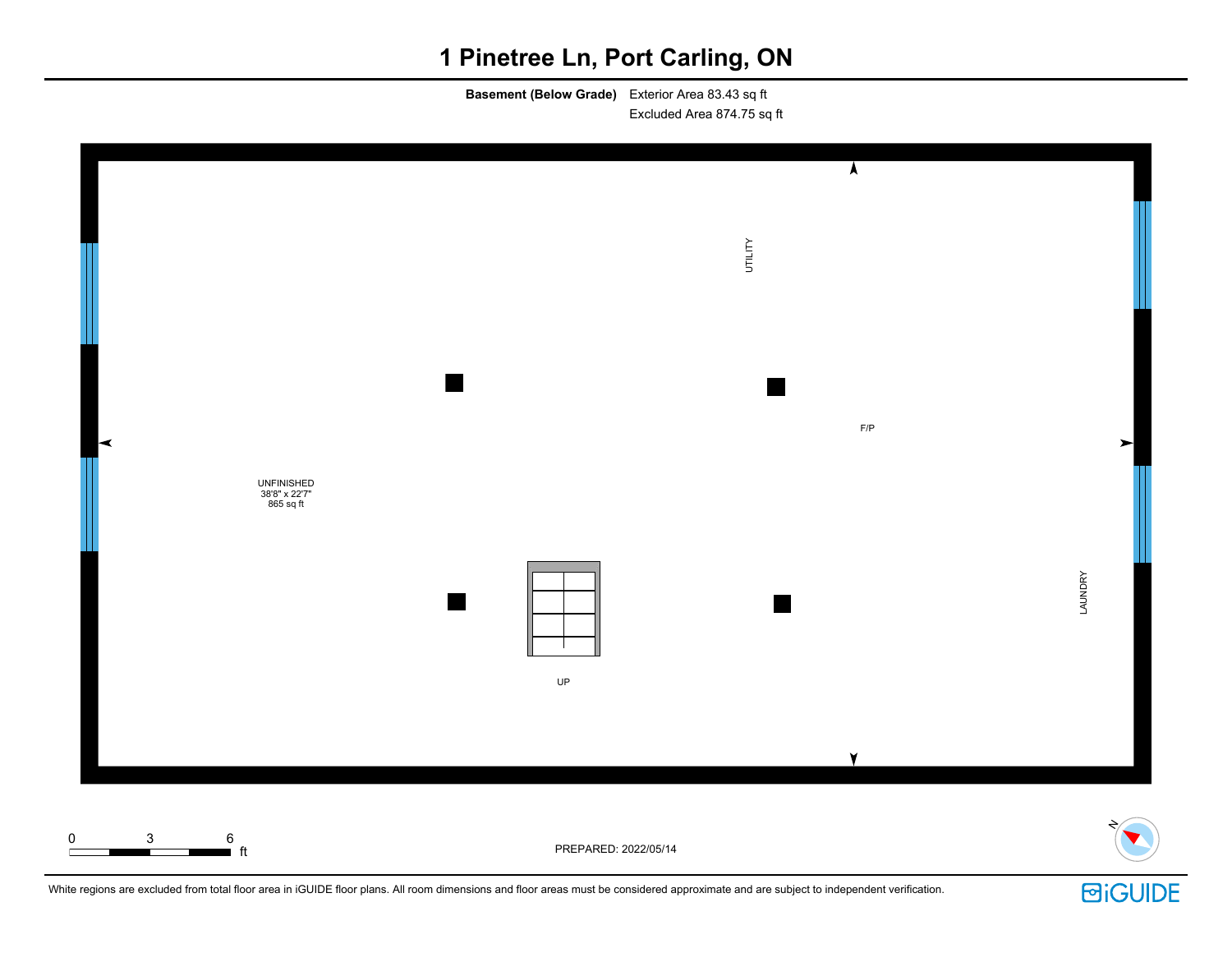# **Property Details**

# **Room Measurements**

Only major rooms are listed. Some listed rooms may be excluded from total interior floor area (e.g. garage). Room dimensions are largest length and width; parts of room may be smaller. Room area is not always equal to product of length and width.

# **Main Building**

MAIN FLOOR 4pc Bath: 5'8" x 7'10" | 42 sq ft Bedroom: 10'7" x 11'8" | 107 sq ft Bedroom: 13'5" x 7'11" | 107 sq ft Dining: 10'1" x 7'11" | 80 sq ft Kitchen: 10'5" x 10'11" | 111 sq ft Living: 13'1" x 18'10" | 221 sq ft Primary: 10'6" x 11'7" | 122 sq ft Sun Room: 6'7" x 13'4" | 88 sq ft

# BASEMENT

Unfinished: 22'7" x 38'8" | 865 sq ft

## **Floor Area Information**

Floor areas include footprint area of interior walls. All displayed floor areas are rounded to two decimal places. Total area is computed before rounding and may not equal to sum of displayed floor areas.

# **Main Building**

MAIN FLOOR Interior Area: 912.54 sq ft Excluded Area: 136.84 sq ft Perimeter Wall Thickness: 8.0 in Exterior Area: 997.31 sq ft

BASEMENT (Below Grade) Excluded Area: 874.75 sq ft Perimeter Wall Thickness: 8.0 in Exterior Area: 83.43 sq ft

### **Total Above Grade Floor Area, Main Building**

Interior Area: 912.54 sq ft Excluded Area: 136.84 sq ft Exterior Area: 997.31 sq ft

Customer Name: Clarke Muskoka Team Customer Company: Royal LePage Lakes of Muskoka Clarke Muskoka Realty Prepared: May 14, 2022

Produced by Madden Photography/ 705-321-3146 | pjmadden@sympatico.ca maddenphotography.ca